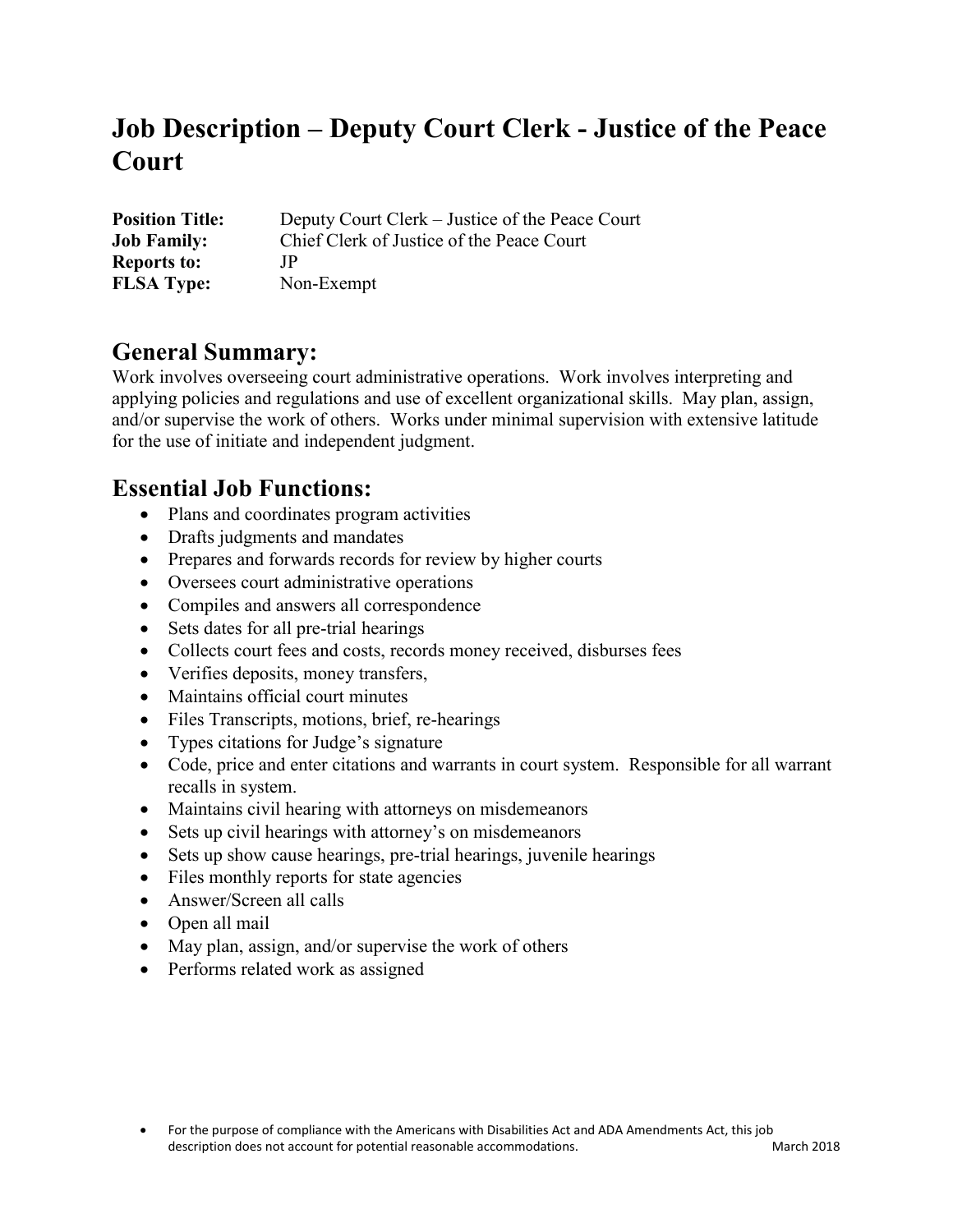## **General Qualification Guidelines:**

#### **Experience and Education**

Experience in administrative support or legal work. Graduation from High School Experience and education may be substituted for one another.

#### **Knowledge, Skills and Abilities**

- Knowledge of accounting principles and practices
- Knowledge of the Texas Court System and the rules of Civil and Appellate procedure
- Skill in the operation of office equipment and maintenance of computer equipment
- Ability to perform accounting operations; to prepare reports; to analyze, process and dispose of legal documents; to communicate effectively; to evaluate and administer programs; and to plan, assign, and/or supervise the work of others

#### **Registration, Certification or Licensure**

Must be bondable

#### **Physical Demand Code**

- 100% Time Spent on  $S -$  Sedentary
- $\bullet$  C Continual
- $\bullet$  1,2,3,7,8,9,13,14,17,18,19

## **PHYSICAL DEMANDS (overall strength) PHYSICAL DEMAND CODE** Coordinating activities between Judge's desk Standing/Walking For most tasks; typing operating the Sitting computer, writing correspondence, data entry and sorting mail Type data entry, to sort and distribute Fine Dexterity mail, to write letters Type data entry, sort mail, write, Vision operate computer, read memos and regulations Opening filing cabinets, to reach Reaching files on top shelf, some exceeding 20 lbs. To obtain files and paper from the Bending floor, copier paper 50 lbs. files for disposal in boxes  $50 - 75$  lbs.

• For the purpose of compliance with the Americans with Disabilities Act and ADA Amendments Act, this job description does not account for potential reasonable accommodations. March 2018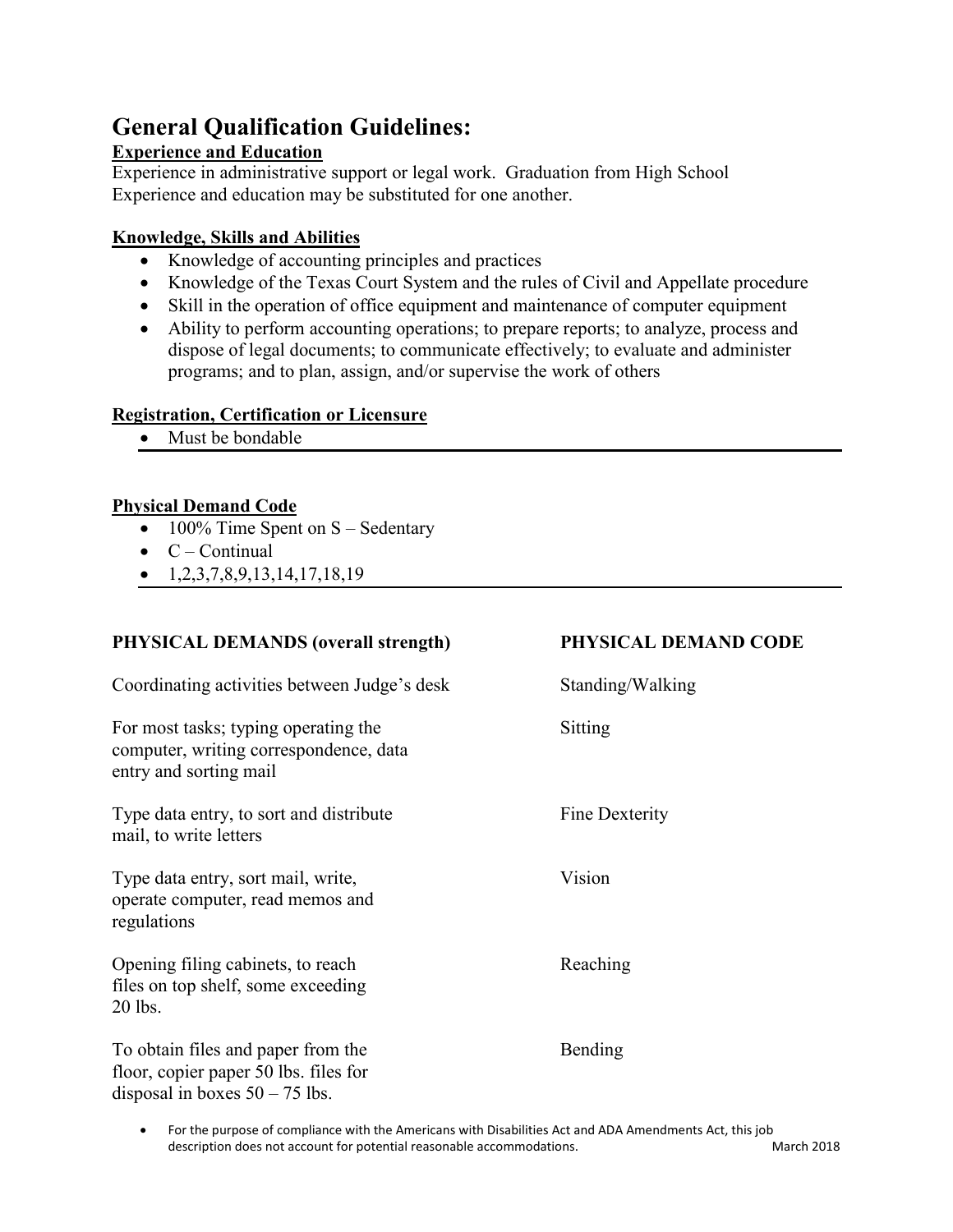And files stacked in office 50 -75 lbs.

Computer paper 50lbs. copier paper Lifting/Carrying 50 lbs., Telephone, communicating with Hearing/Talking citizens referring them to other offices

#### **THIS IS A DESCRIPTION OF THE WAY THIS JOB IS CURRENTLY PERFORMED:**

#### **PHYSCIAL DEMAND DESCRIPTION JOB TITLE**

#### **Machines, Tools, Equipment, and Work Aides**

Computer, printer, calculator, telephone, stapler and remover, typewriter, hole punch, letter opener, copier

**Environmental Factors** None

**Protective Equipment required**

None

#### **Non-Physical Demands**

Ability to work courteously and professionally with the co-workers, supervisor, and the public and other departments as needed.

#### **SKILLS**

**Reading:** Correspondence regarding criminal and civil cases, weekly and monthly reports, letters, checks pertaining to hot check program

**Writing:** Letters, messages to Justice of Peace and Attorney, correspondence to outside agencies, etc., scheduling appointments between Justice of Peace, County Judge, Attorney, **Math:** General math

**Reasoning:** Ability to follow instructions and use judgment to schedule work, and to prioritize tasks

**Supervisory:** None

**Managerial:** None

**Interpersonal:** Ability to work with public, resolves citizen complaints courteously and diplomatically, and possesses a good customer service attitude.